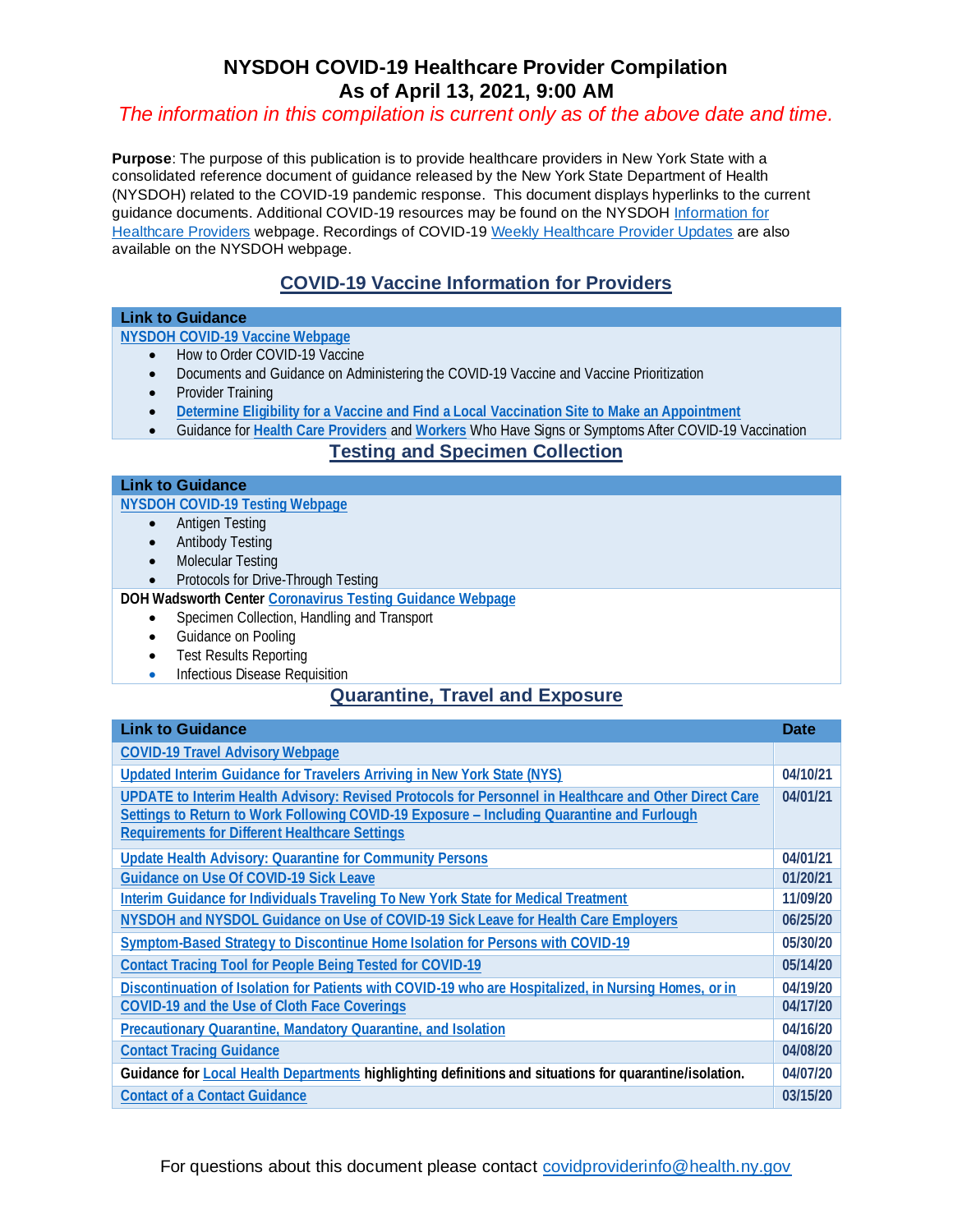## **NYSDOH COVID-19 Healthcare Provider Compilation As of April 13, 2021, 9:00 AM**

*The information in this compilation is current only as of the above date and time.* 

## **Obstetrics and Pediatrics**

| <b>Link to Guidance</b>                                                                                    | <b>Date</b> |
|------------------------------------------------------------------------------------------------------------|-------------|
| Childhood Inflammatory Disease Related to COVID-19                                                         |             |
| <b>ALERT: Pediatric Multi-System Inflammatory Syndrome Potentially Associated with Coronavirus Disease</b> |             |
| (Covid-19) In Children (published 05/06/20)                                                                |             |
| <b>ALERT:</b> Pediatric Multi-System Inflammatory Syndrome Interim Case Definition(published 05/13/20)     |             |
| Information for Pediatric Health Providers (CDC)                                                           | 08/19/20    |
| Sexual and Reproductive Health Services                                                                    | 04/07/20    |
| <b>NYSDOH Pregnancy Guidelines and Resources</b>                                                           |             |
| Pregnancy and COVID-19 Resources for Pregnant People and their Families; for Healthcare Providers          |             |
| COVID-19 Breastfeeding Guidance<br>٠                                                                       |             |
| Information on COVID-19 and Prenatal and Postpartum Care                                                   |             |

# **Outpatient Setting, Telehealth, Immunizations and Elective Surgery**

| <b>Link to Guidance</b>                                                                              | <b>Date</b> |
|------------------------------------------------------------------------------------------------------|-------------|
| <b>Ensuring Access to Health Care Services During COVID-19</b>                                       | 03/22/21    |
| Supplement to Interim Guidance for Office-Based Work During the COVID-19 Public Health Emergency for | 07/22/20    |
| Health-Care Facilities and their Office Site                                                         |             |
| Updated Guidance for Resumption of Non-Essential Elective Surgeries and Non-Urgent Procedures in     | 06/14/20    |
| Hospitals, ASC, OBS Practices and DTC                                                                |             |
| NYSDOH Guidance for Medicaid Providers                                                               | 04/20/20    |
| Telehealth Resources (American College of Physicians)                                                | 04/20/20    |
| The CDC launched a healthcare professional training site.                                            | 04/07/20    |
| Ambulatory Care Setting Guidance (CDC)                                                               | 04/07/20    |
| NYSDOH Medicaid Coverage of Telehealth and Reimbursement                                             | 05/01/20    |

## **Infection Control and PPE**

| <b>Link to Guidance</b>                            | <b>Date</b> |
|----------------------------------------------------|-------------|
| Universal Use of Eye Protection                    | 11/24/20    |
| <b>Infection Control Guidance (CDC)</b>            | 06/03/20    |
| Optimizing PPE (CDC)                               | 04/22/20    |
| <b>PPE Shortage Guidance</b>                       | 04/02/20    |
| Requests for PPE should go through your county OEM | 03/23/20    |

### **Treatment and Therapeutics**

| 12/2/20  |
|----------|
|          |
| 11/03/20 |
| 11/02/20 |
|          |

## **Mental Health Resources**

| <b>Link to Guidance</b>                         | <b>Date</b> |
|-------------------------------------------------|-------------|
| MSSNY Peer to Peer (P2P) Program for Physicians | 07/7/20     |
| <b>OMH COVID-19 Guidance Documents</b>          |             |
| <b>OMH Managing Stress and Anxiety</b>          | 03/16/20    |